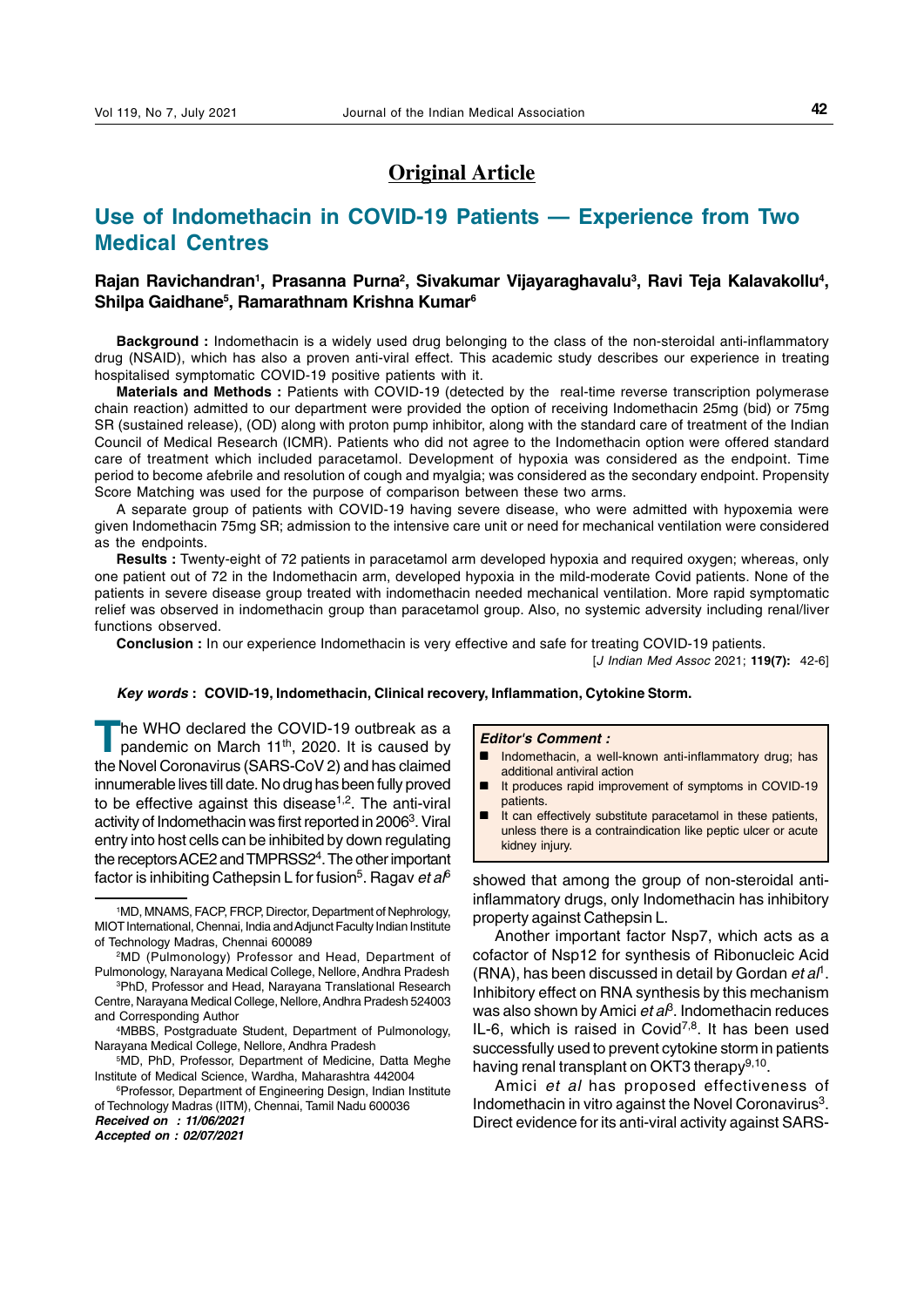Cov-2, in vitro, in cellulo and in Corona-infected canine model are provided by Xu et  $a^{11}$ . In a recent paper, Gordon  $et\,al^{\dagger}$  showed by retrospective data analysis that Indomethacin markedly decreases hospitalization. Two recent studies $12,13$  have shown the effectiveness of Indomethacin in treating a small number of SARS – Cov – 2 patients with severe comorbidities.

#### **MATERIALS & METHODS**

This open-label study was conducted post ethics committee approval and consent from symptomatic RT-PCR positive Covid patients from two different Medical Colleges located in South and Central India. Effectiveness of Indomethacin (test drug; n=82) along with the SCT which included Hydroxychloroquine, Ivermectin, Azithromycin and vitamins was compared with its control (Paracetamol + SCT; n=109), obtained retrospectively after EC approval. A proton pump inhibitor was also added along with Indomethacin (25 mg bid or 75 mg SR od/5 days). Based on the WHO clinical progression score, hospitalized patients were categorized in to mild/moderate or severe. Mild and moderate patients were treated with Indomethacin (25 mg) in centre 1 and severe cases (n=22) were only treated in centre 2 with 75 mg –SR + SCT + Remdesivir. During admission 21 severe cases were administered supplementary oxygen  $(O_2)$ ; while one case required supplementary- $O<sub>2</sub>$  subsequently. Based on the primary study endpoint (development of hypoxia) or physician discretion, patients were shifted to corticosteroid-regimen. Identical diagnostic tests were done for both the test- and control-drug received groups.

**The investigations which were done at the time of admission :** CT thorax, Liver Function Test (LFT), Renal Function Test (RFT), C-Reactive Protein (CRP) and D-Dimer. During the treatment or till clinical recovery, all the patients were closely monitored for oxygen saturation, temperature, respiratory symptoms and myalgia along the vitals. Symptomatic improvement was defined as the temperature below 99°F for two successive days and reduction of cough to score 2 on a 1 to 10 scale  $(1 - no$  complaint of cough, 2-3 – occasional cough, 4-6 – cough with the ability to do day to day activities, 7-8- persistent cough and 9-10 feeling much discomfort with the cough). Patients were discharged when a consistent oxygen saturation of more than 94% was noted. Except CT scan all other indicated tests were done at the time of patient discharge and their well-being was monitored via phone for additional 14 days.

Rigorous statistical analysis including Propensity Score Matching that mimics randomized controlled trial14,15, was carried out using open source statistical software package R to match mild and moderate patients received test/control drug (72/arm) and to analyse the efficacy of Indomethacin versus Paracetamol.

#### **RESULTS**

Propensity score based, on the covariates namely, age, gender, comorbidities (diabetes, hypertension), CT-score and CRP on admission, presence of dyspnea ensures that bias is removed in the recruitment to the two arms. Fig 1 gives the matching of the scores between the two arms and the comparison between the two arms in terms of the covariates. The figure shows that the propensity scores are matched well in







Fig 1  $-$  (a) Propensity Score Matching between the SCT + Indomethacin received arm vs. SCT + Paracetamol received arm; (b) and (c) shows close match of the covariates at the time of admission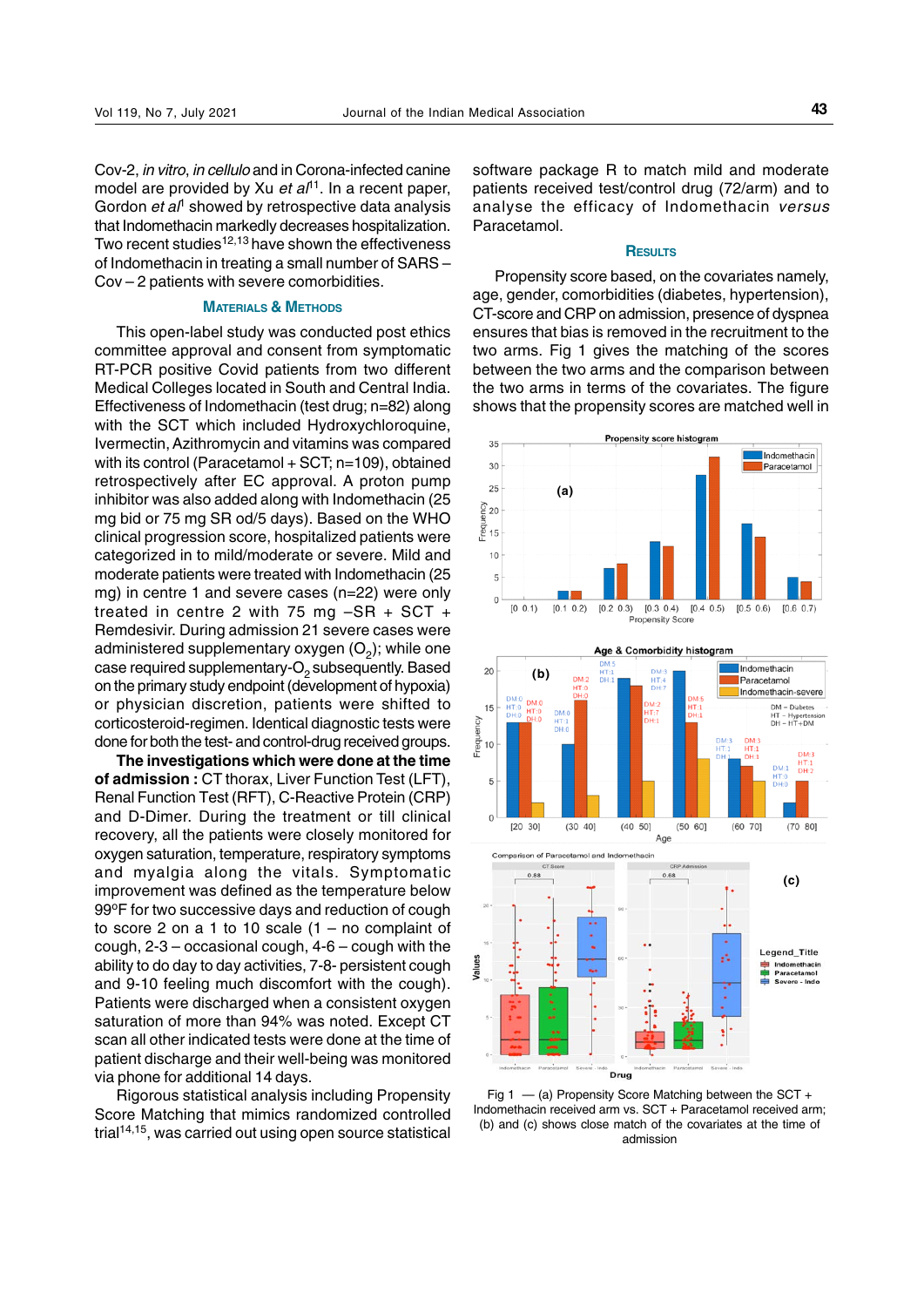both the arms. Further the matching based on baseline characteristics show that both arms had patients with similar age and comorbidities, and the mean and distribution of CRP and CT-Score are similar between the patients. In other words, Fig 1 comprehensively demonstrates that the patients in both the arms are similar.

### **Efficacy of Indomethacin :**

These results regarding the efficacy of indomethacin in improving fever, cough and myalgia are shown in Fig 2 (Fisher's Exact Test:  $p = 0.0005$  for Afebrile,  $p =$ 1.7 x 10<sup>-13</sup> for Cough and  $p = 0.0025$  for Myalgia). Median (dark line) and interquartile ranges are also shown as a box. The recovery from fever, cough and cold in terms of median values is depicted in Table 1. The results are from a one-sample Wilcoxon test and IQR indicates Interquartile. Range. The Table clearly brings out the recovery in the Indomethacin arm of the study.

(a) No. of days to become Afebrile

(b) Days for Cough Reduction

(c) Days for Myalgia Reduction

Also, the temperature on admission or the CT score on admission had no relation to the patient recovery.

The two key questions in this study are – how many patients developed hypoxia and required steroid therapy? And number of patients stayed more than 14 days in the hospital?

In the paracetamol arm 5 patients with hypoxia and 67 patients without hypoxia were admitted and treated, while in Indomethacin arm 11 with hypoxia and 61 without hypoxia on admission was treated. Number of patients required supplementary oxygen was high in Paracetamol group than Indomethacin group (39% versus 1.3%) Table 2.

None in the Indomethacin group required a prolonged stay in the hospital. In the paracetamol arm 23 patients had a prolonged stay.

Twenty-one out of 22 patients in the severe category treated with Indomethacin 75 mg SR were discharged on or before 14 days and one patient, who had acute pancreatitis, was discharged after 17 days.

## **Safety profile of Indomethacin :**

There has been many questions regarding the safety value of indomethacin sice its approval in 1965<sup>16</sup>.



Fig 2 — Symptomatic relief of patients treated with Indomethacin or Paracetamol in combination with the SCT

Patients were tested for Serum Urea and Creatinine, SGOT and SGPT before and after the treatment and the results are given in Fig 3.

| Table 1 - Symptomatic relief due to various treatments |                         |           |            |                          |           |            |                            |         |      |  |
|--------------------------------------------------------|-------------------------|-----------|------------|--------------------------|-----------|------------|----------------------------|---------|------|--|
| l Treatment                                            | Days to become Afebrile |           |            | Days for Cough Reduction |           |            | Days for Myalgia Reduction |         |      |  |
|                                                        | Median                  | $95\%$ CI | <b>IQR</b> | Median                   | $95\%$ CI | <b>IQR</b> | Median                     | 95%Cl   | IQR  |  |
| I Indomethacin- Mild and Moderate                      | 4                       | 3.5.4.0   |            | 3                        | 3.0.3.5   | 2          | 3                          | 3.0.4.0 | 2    |  |
| l Paracetamol – Mild and Moderate                      |                         | 7.0.8.0   |            | 8                        | 7.0.8.5   | 2          | 6.5                        | 5.5.7.5 | 3.25 |  |
| I Indomethacin- Severe                                 |                         | 2.0.2.0   | 0          | 3                        | 2.5.3.0   | 0.5        |                            |         |      |  |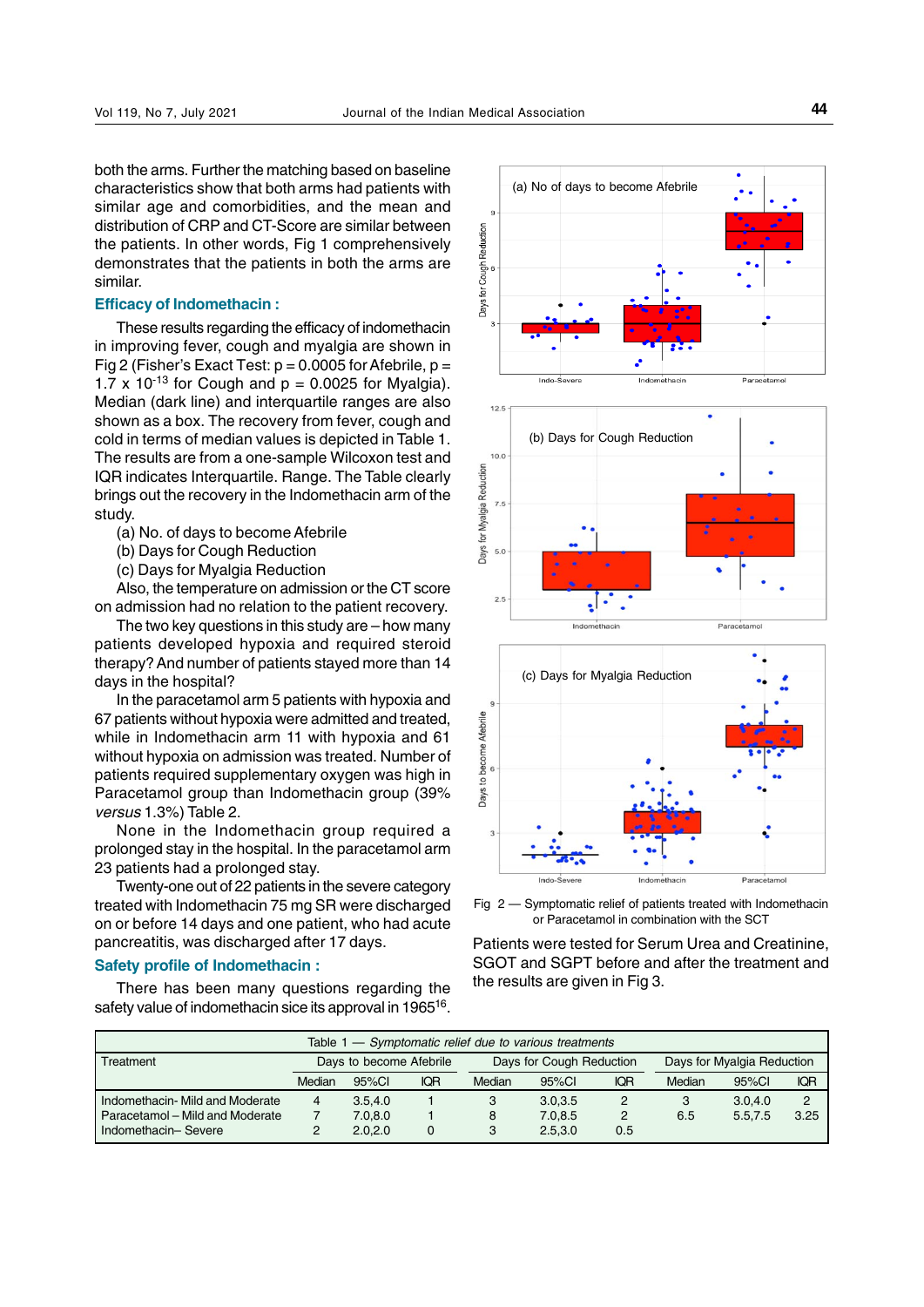#### **DISCUSSION**

The major objective of our study was to look whether the patients develop hypoxemia or not; out of total 11 patients who had symptoms of respiratory distress at the time of admission. In the Indomethacin arm, only 1 patient required oxygen, that too was given at low flow (2L/ min) only for a couple of days for symptomatic relief. In contrast, all the patients who were in the paracetamol arm, who had symptoms of respiratory distress at the time of admission, needed supplementary oxygen. A significant proportion (34%) of patients, who did not have symptoms of respiratory distress at the time of admission, developed hypoxemia which necessitated administration of oxygen, while no one in the Indomethacin arm had developed hypoxemia. Supplementary oxygen was administered when peripheral oxygen saturation went below 94%. Patients in the paracetamol arm, even after a few days of treatment, deteriorated to hypoxemia. The odds ratio for the development of hypoxia when treated with Indomethacin, compared with Paracetamol was 0.02 (95% confidence interval of 0.003, 0.17).

Our results showed that Indomethacin use is associated with a marked reduction in the duration and severity of symptoms. As depicted in Fig 2, a significant number of patients had symptomatic improvement even after two doses. Complete symptomatic recovery happens within 3-4 days in the Indomethacin arm, in contrast to 7-8

days in the paracetamol arm. Even in severe cases, the improvement in symptoms was rapid.

No study subjects had developed nausea or vomiting after administration of indomethacin, or gastrointestinal bleeding in the form of hematemesis or melena. One patient who was admitted with acute gastroenteritis like symptoms (vomiting and loose motions) had persistent symptoms during the course of treatment. Though she developed mild hypoxia for a brief period of time, supplementary oxygen was not required.

There was no deterioration of renal- or liver-functions in the Indomethacin arm except in one patient with chronic kidney disease, whose creatinine went up by



Fig 3 — Change of various blood parameters of the two set pf patients

| Table 2 - Patient requiring supplementary oxygen during treatment |    |                                                            |              |  |  |  |  |  |
|-------------------------------------------------------------------|----|------------------------------------------------------------|--------------|--|--|--|--|--|
|                                                                   |    | Patients admitted with no hypoxia                          |              |  |  |  |  |  |
|                                                                   |    | Paracetamol                                                | Indomethacin |  |  |  |  |  |
| Patients admitted<br>5                                            | 11 | 67                                                         | 61           |  |  |  |  |  |
| Patients requiring<br>supplementary<br>oxygen during<br>5         |    | 23                                                         |              |  |  |  |  |  |
|                                                                   |    | Patients admitted with hypoxia<br>Paracetamol Indomethacin |              |  |  |  |  |  |

0.5 mg% from 1.2 mg%.

Indomethacin use in 22 patients falling into the severe category was analysed separately. They received Indomethacin 75mg SR for a period of five days with Remdesivir. Though the patients had hypoxia at the time of admission, they had evidence of rapid relief of symptoms. However, there was a longer latency of recovery from hypoxia and all of them could be discharged by 14 days except the only patient who had pancreatitis, was discharged after 17 days. It is quite unlikely that Indomethacin caused the pancreatitis as it is under trial for the management of acute pancreatitis<sup>17,18</sup>.

The anti-inflammatory efffect of Indomethacin is very